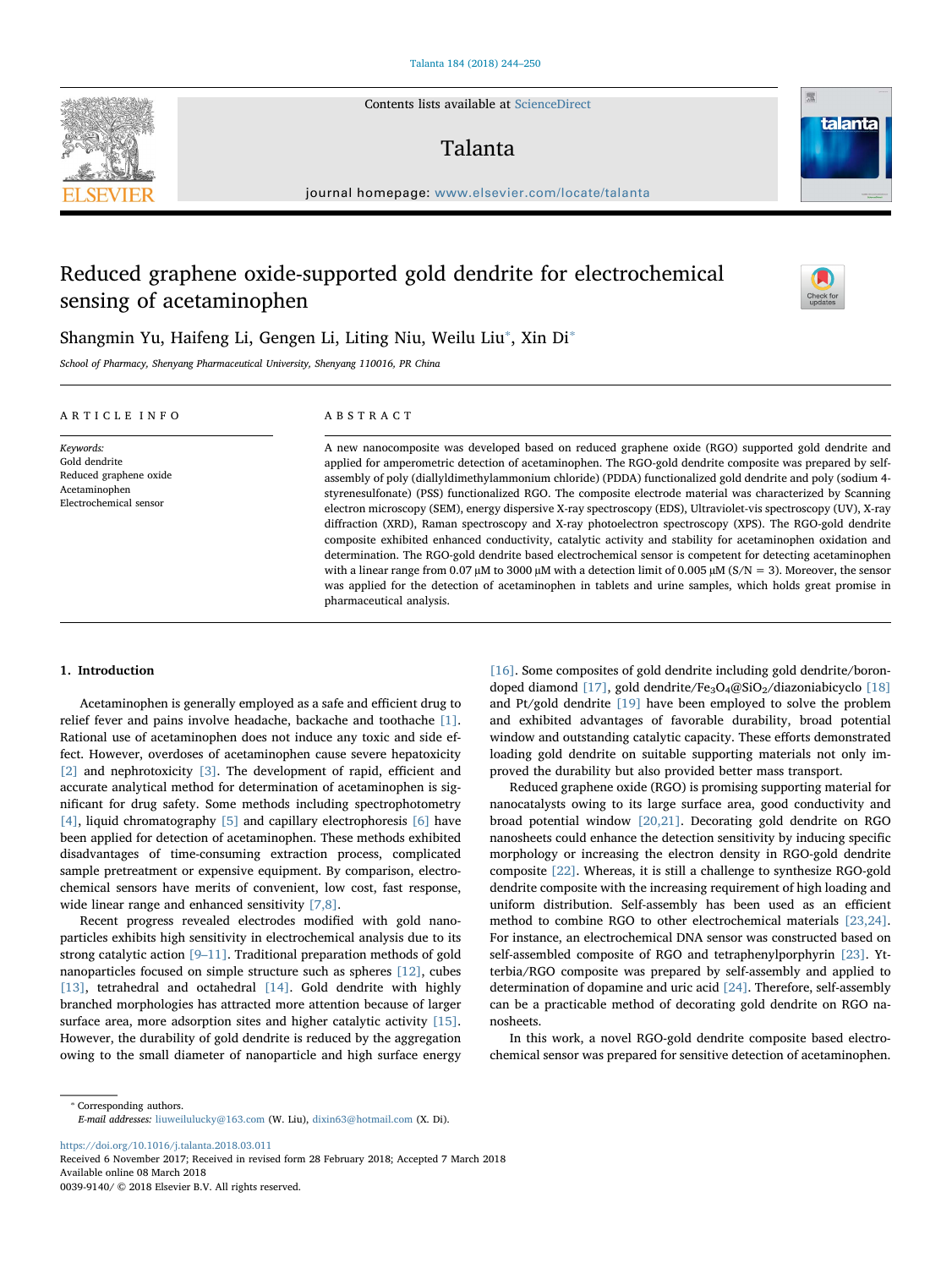

Fig. 1. SEM images of the gold dendrite in low magnification (A), high magnification (B), RGO-gold dendrite composite (C), and the EDS spectrum of RGO-gold dendrite (D).

The composite was prepared by self-assembly of poly (diallyldimethylammonium chloride) (PDDA) functionalized gold dendrite and poly (sodium 4-styrenesulfonate) (PSS) functionalized RGO. The RGO-gold dendrite composite exhibited enhanced sensing performance for acetaminophen compared respectively with RGO and gold dendrite, due to its large electrochemical active surface area, outstanding conductivity and catalytic capacity. The excellent sensing performance along with the applicability in tablets and urine samples enabled this RGO-gold dendrite composite an effective and promising hybrid electrode material for electrochemical sensors.

#### 2. Experimental section

#### 2.1. Reagents and apparatus

Natural graphite was purchased from Tingdao Hengrui Industrial, China. HAuCl<sub>4</sub>·4H<sub>2</sub>O was purchased from Aladdin reagent China. PDDA  $(M_w = 400,000$ –500,000, 20% in water) and PSS were purchased from Aldrich. Acetaminophen was purchased from Aladdin Reagent, China.

The RGO-gold dendrite composite was characterized by Scanning electron microscopy (SEM, Hitachi S-4800), energy dispersive X-ray spectroscopy (EDS), Ultraviolet-vis spectroscopy (UV, UV-1700 Shimidazule), X-ray diffraction (XRD, CuKα radiation, D/max2550VB, Rigaku), Raman spectroscopy (532 nm radiation, Renishaw inVia Raman Microscope, UK) and X-ray photoelectron spectroscope (XPS, ESCALAB-MKII 250 photoelectron spectrometer, VG Co.). Cyclic voltammetric and amperometric tests were constructed on a CHI 660E electrochemical workstation (Chen Hua Instrument Co., Ltd, Shanghai, China).

## 2.2. Preparation of PDDA functionalized gold dendrite

100 µL PDDA was added into 10 mL HAuCl<sub>4</sub> (0.5 mM) solution. Then 0.1 mL freshly prepared ascorbic acid (100 mM) was drop-wise added and stirred for 2 min. The reaction was controlled at 30 °C throughout the process. The resultant product was purified by centrifugation (11,000 rpm, 10 min) and washed with water (3 times).

## 2.3. Preparation of PSS functionalized RGO

Graphene oxide (GO) was prepared from graphite using the modified Hummers method [\[25\]](#page--1-20). 200 mg PSS was mixed with 50 mL GO suspension (0.1 mg/mL) and sonicated for 30 min. Then, 2 mL hydrazine hydrate was dropped in and the dispersion was refluxed for 2 h at 95 °C in oil bath. The resultant product was isolated by centrifugation (11,000 rpm, 20 min), and the excess PSS was removed by centrifugation and washed with water (3 times).

## 2.4. Preparation of RGO-gold dendrite composite

The RGO-gold dendrite composite was prepared by a facile self-assembly method. The PDDA-gold dendrite was mixed with PSS-RGO under stirring for 1 h at room temperature. The precipitate was collected and dispersed in water.

The as prepared RGO-gold dendrite composite was modified on the electrode. Before modification, the glassy carbon electrode (GCE) was polished with 0.3 µm alumina slurry and washed with 1:1 nitric acid, ethanol and distilled water, respectively. Then, 6.0 µL RGO-gold dendrite composite was cast on the processed bare electrode.